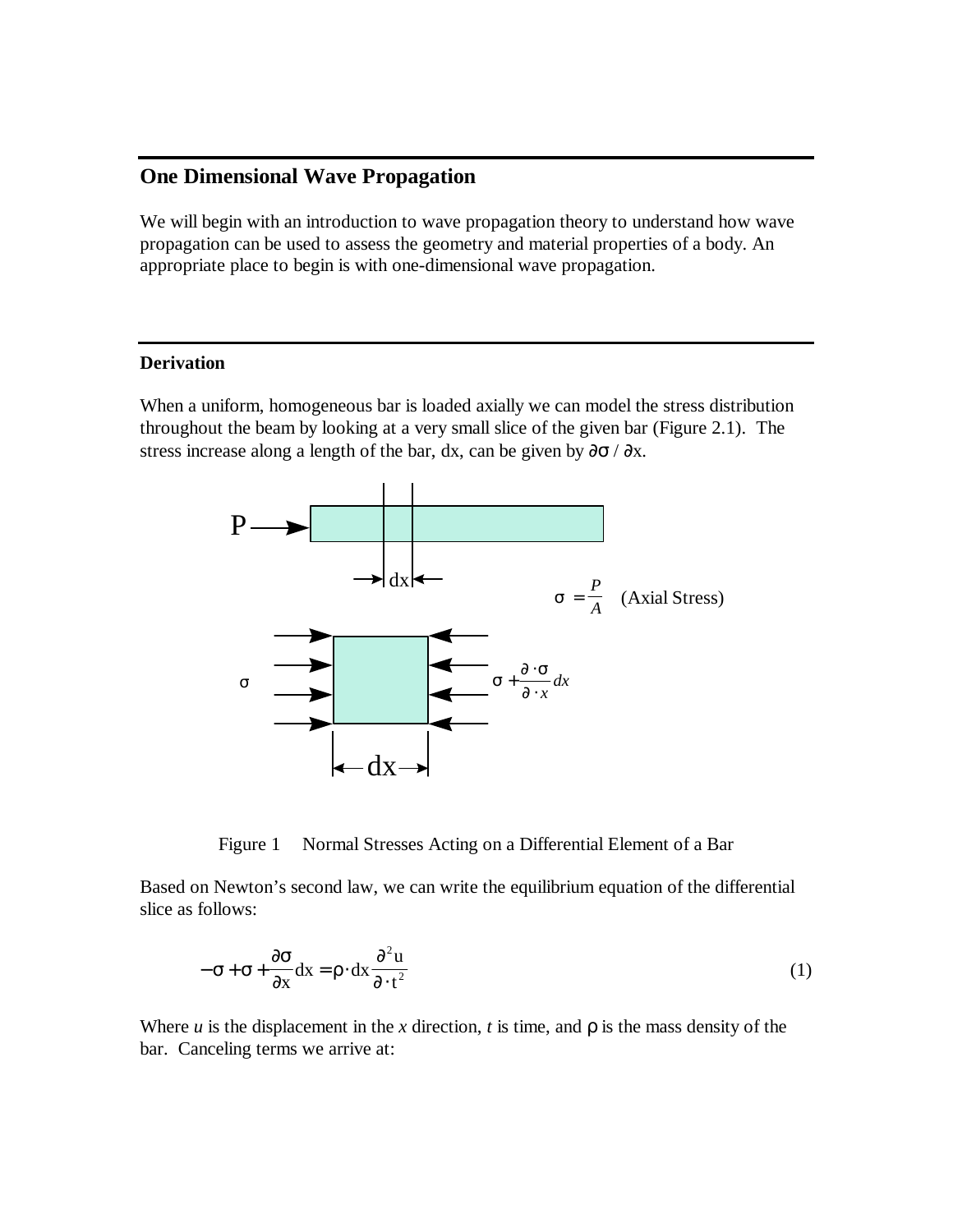$$
\frac{\partial \sigma}{\partial x} = \rho \frac{\partial^2 u}{\partial t}
$$
 (2)

By assuming a linear relationship between stress and strain, an adequate assumption when analyzing wave propagation, we can use Young's Modulus to help simplify the equation. Recall that:

$$
E = \frac{\sigma}{\varepsilon} \tag{3}
$$

where  $E$  is Young's Modulus. Strain  $(\varepsilon)$  can be written as,

$$
\varepsilon = \frac{\partial \cdot \mathbf{u}}{\partial \cdot \mathbf{x}}\tag{4}
$$

Substituting this into Equation 3 we obtain,

$$
\sigma = \frac{\partial \cdot u}{\partial \cdot x} E \tag{5}
$$

Differentiating this equation with respect to *x*, we obtain:

$$
\frac{\partial \sigma}{\partial x} = E \frac{\partial^2 u}{\partial x^2}
$$
 (6)

Substituting this equation into equation 2 yields,

$$
\frac{\partial^2 u}{\partial t^2} = \frac{E}{\rho} \frac{\partial^2 u}{\partial x^2}
$$
 (7)

or

$$
\frac{\partial^2 u}{\partial t^2} = V_b^2 \frac{\partial^2 u}{\partial x^2}
$$
 (8)

where

$$
V_b = \sqrt{\frac{E}{\rho}}
$$
 (9)

Vb is the velocity of the longitudinal stress wave propagation. Equation 8 is the *one dimensional wave equation*. This second order partial differential equation can be used to analyze one-dimensional motions of an elastic material.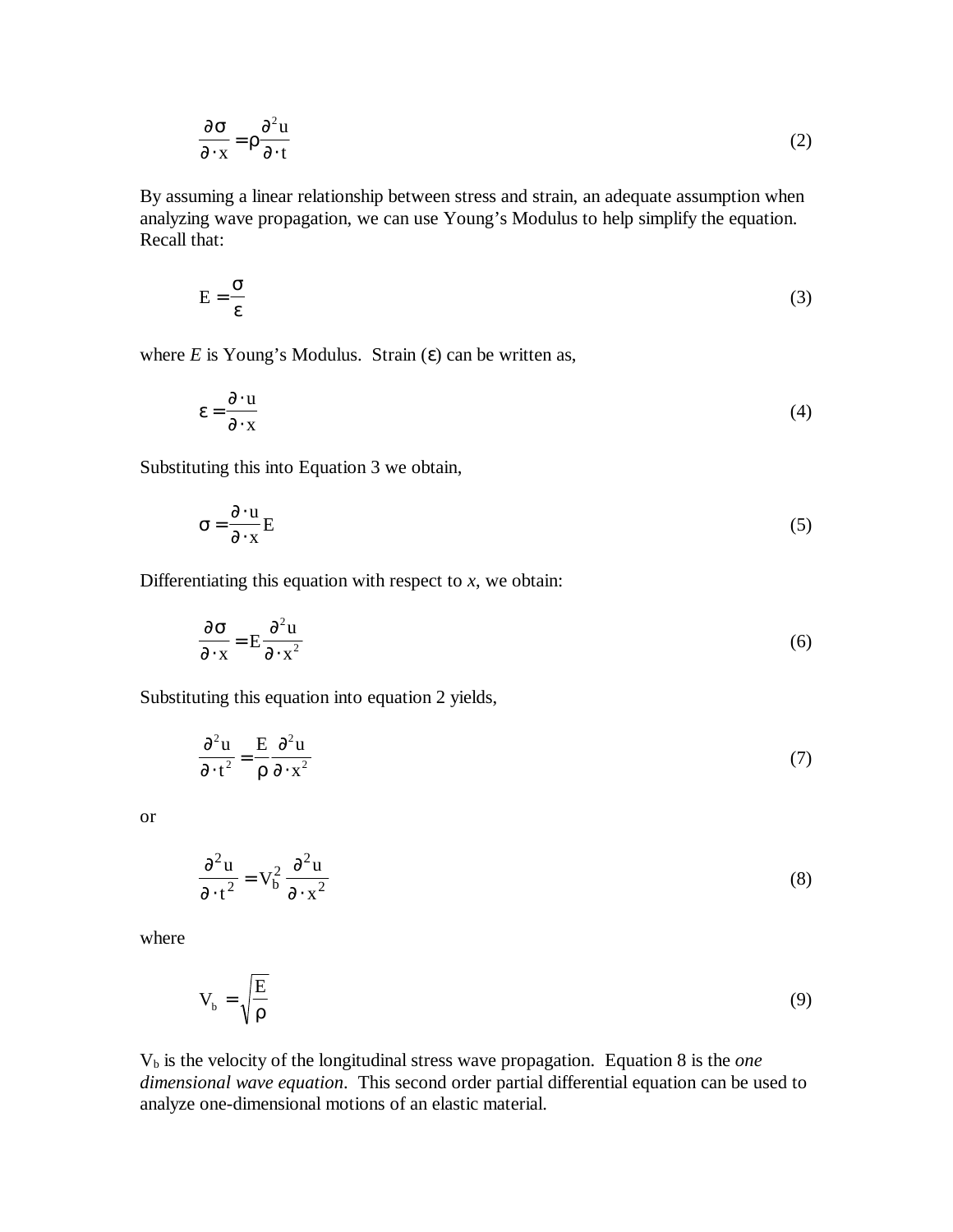#### **Solution of the One Dimensional Wave Equation**

The general solution of this equation can be written in the form of two independent variables,

$$
\xi = V_b t + x \tag{10}
$$

$$
\eta = V_b t - x \tag{11}
$$

By using these variables, the displacement, u, of the material is not only a function of time, t, and position, x; but also wave velocity,  $V_b$ . Using a solution developed by D'Alembert we are able to express the one-dimensional wave equation as follows:

$$
u(\xi, \eta) = F(\xi) + G(\eta)
$$
\n(12)

or

$$
u(x,t) = F(V_b t + x) + G(V_b t - x)
$$
\n(13)

F and G are functions of the boundary conditions of the problem. The function  $F(V_b t+x)$ represents the wave front that propagates in the negative x direction, while the function  $G(V_b t-x)$  represents the wave that travels in the positive x direction. This is shown in the accompanying worksheet.

We assume that the disturbance moves unchanged in shape from  $x_0$  to  $x_1$ . The equation for this is:

$$
F(V_b t_0 + x_0) = F(V_b t_1 + x_1)
$$
\n(14)

Simplifying yields:

$$
x_1 = x_0 - V_b(t_1 - t_0)
$$
 (15)

This shows that as time increases, the wave moves in the negative *x* direction by a distance equal to the bar velocity multiplied by the time interval  $(t_1 - t_0)$ .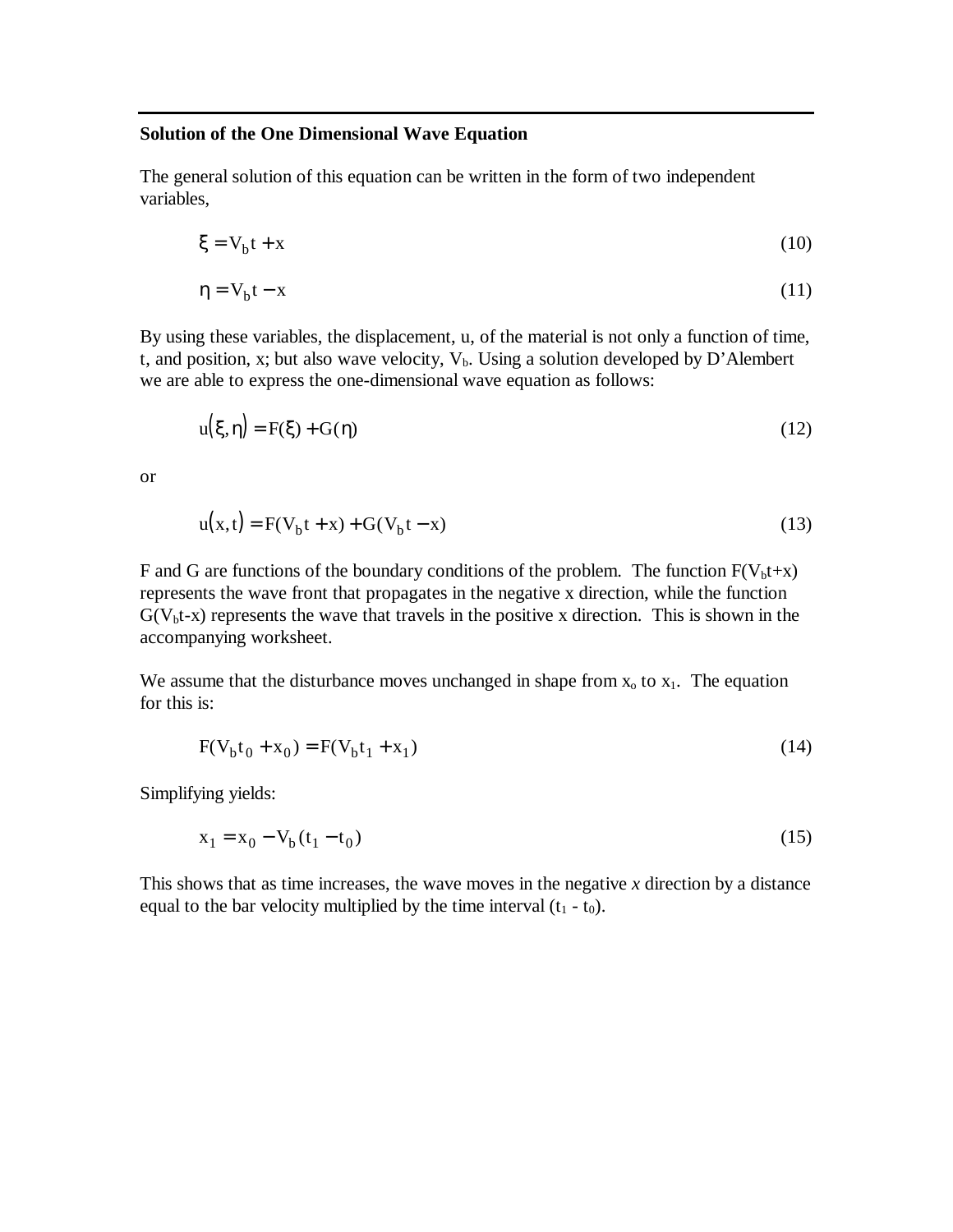## **Experimental Example**

An example using the one-dimensional wave equation to examine wave propagation in a bar is given in the following problem.

Given: A homogeneous, elastic, freely supported, steel bar has a length of 8.95 ft. (as shown below). A stress wave is induced on one end of the bar using an instrumented hammer and recorded on the opposite end using an accelerometer. The time it takes the wave to reach the opposite end of the steel bar is  $530 \times 10^{-6}$  seconds. The unit weight of the steel bar is 490 pcf. Find the Young's Modulus of the steel bar.



Figure 2 Steel Bar used in Experimental Example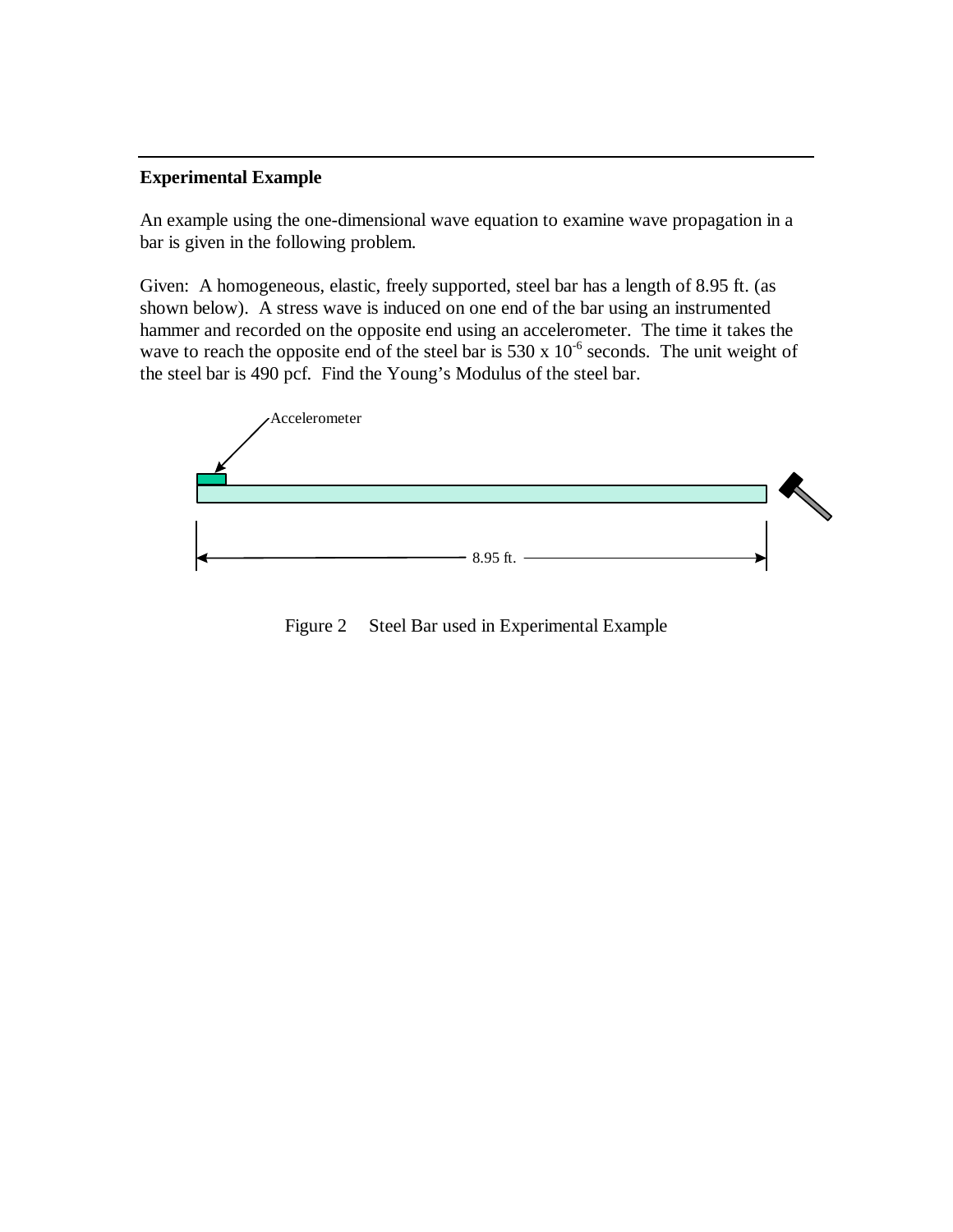### **Reflection and Transmission of Waves at an Interface**

When a wave meets an interface between two materials of differing properties, a portion of the wave is transmitted through the interface, while the rest of the wave is reflected away from the interface, as shown below:



Figure 3 Reflection and Transmission at an Interface Between Different Materials

The general solution for one-dimensional wave propagation in the two materials is the D'Alembert solution:

$$
u(x,t) = F(V_b t + x) + G(V_b t - x)
$$
\n(16)

Let's assume a harmonic solution of the form:

$$
u(x,t) = Ae^{ik(V_b t + x)} + Be^{ik(V_b t - x)}
$$
\n(17)

Note that this is a particular form of the general solution in which:

$$
F(\xi) = Ae^{ik\xi} \text{ and } G(\eta) = Ae^{ik\eta} \tag{18}
$$

The constant k in Eqs. 17 and 18 is called the *wavenumber* and is defined as: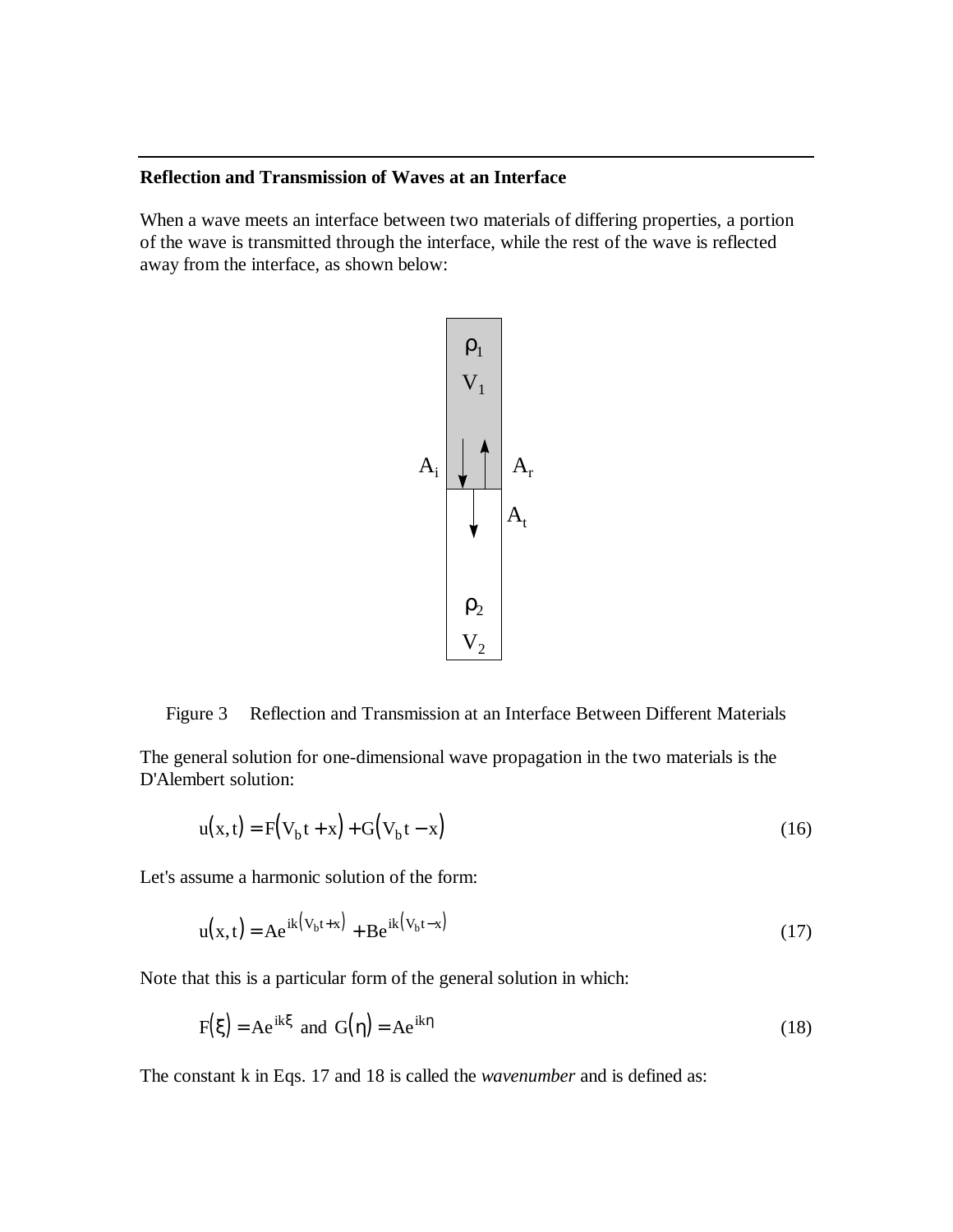$$
k = \frac{\omega}{V_b} \tag{19}
$$

Substituting Eq. 19 into eq. 17 results in an alternate expression for the solution of the one-dimensional wave equation:

$$
u(x,t) = Ae^{i(\omega t + kx)} + Be^{i(\omega t - kx)}
$$
\n(20)

For the situation shown in the figure above, the incident wave can be represented by the expression representing a wave traveling to the right (downward) through Material 1,

$$
u_1(x,t) = A_i e^{i(\omega t - k_1 x)}
$$
\n(21)

Initially, there is no wave traveling in the negative  $x$  direction and thus no "F" term in this equation. (Note:  $k_1$  is the wavenumber of the incident wave traveling in Material 1.)

Once the wave encounters the interface between Material 1 and Material 2, reflected and transmitted waves are generated. The total displacement in Material 1 is the sum of the incident and reflected wave:

$$
u_1(x,t) = A_1 e^{i(\omega t - k_1 x)} + A_r e^{i(\omega t + k_1 x)}
$$
\n(22)

The displacement in Material B is the displacement produced by the transmitted wave,

$$
u_2(x,t) = A_t e^{i(\omega t - k_2 x)}
$$
 (23)

To determine the amplitude of the reflected and transmitted waves we must use continuity to solve for  $F^A$  and  $G^B$ . The continuity of displacements at the interface  $(x = 0)$  implies the following:

$$
u_1(0,t) = u_2(0,t) \tag{24a}
$$

or

$$
A_i + A_r = A_t \tag{24b}
$$

and the continuity of stresses implies:

$$
E_1 \frac{\partial u_1(0, t)}{\partial x} = E_2 \frac{\partial u_2(0, t)}{\partial x}
$$
 (25a)

where E denotes the Young's modulus of the material. Eq. 25a may be expressed as: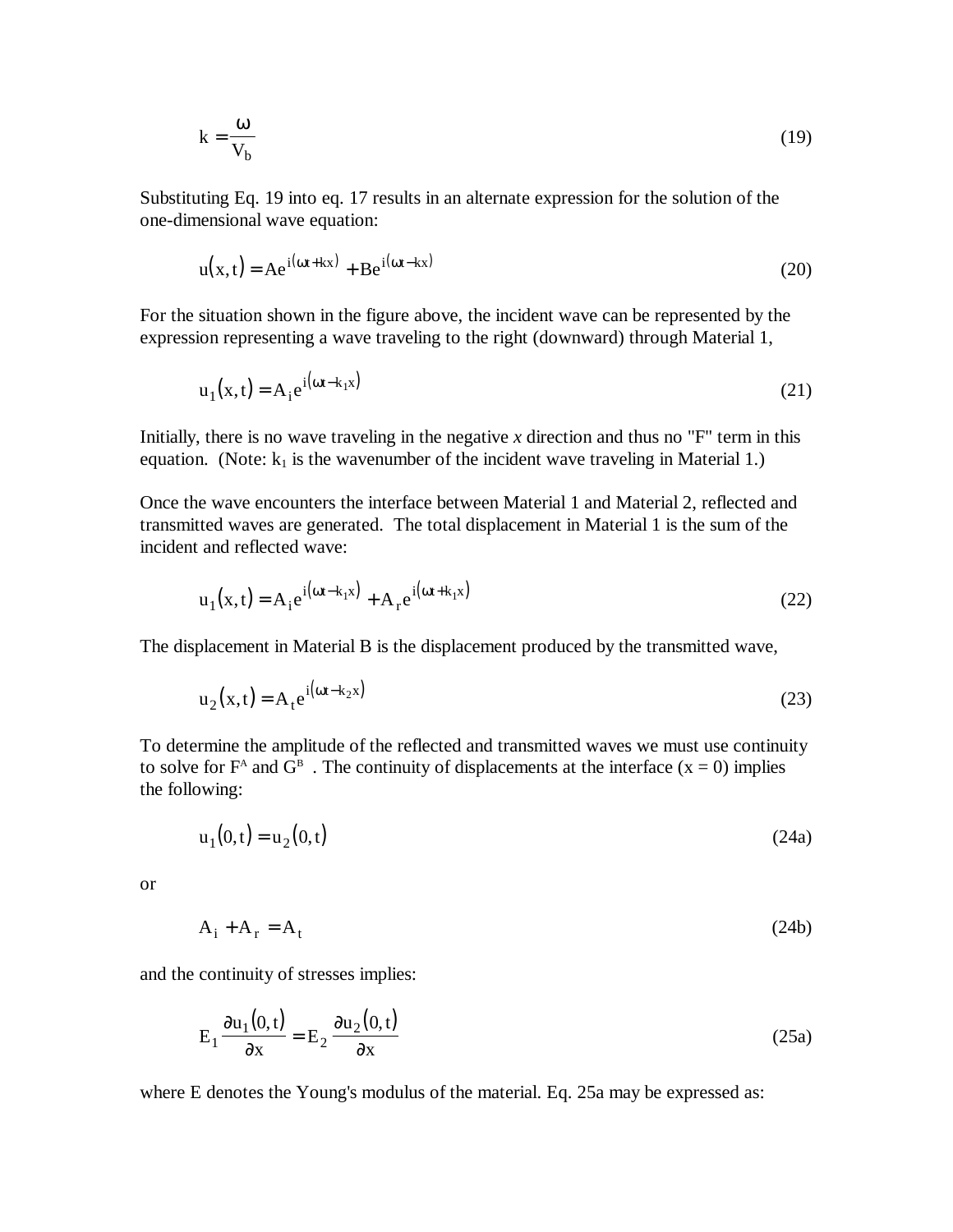$$
-ik_1A_iE_1 + ik_1A_rE_1 = -ik_2A_tE_2
$$
\n(25b)

Rearranging these expressions to solve for the amplitudes of the reflected and transmitted waves in terms of the amplitude of the incident wave yields. In terms of the particle displacements for the incident, reflected, and transmitted waves:

$$
A_{r} = \frac{1 - \frac{\rho_2 V_2}{\rho_1 V_1}}{1 + \frac{\rho_2 V_2}{\rho_1 V_1}} A_{i}
$$
 (26a)

and

$$
A_{t} = \frac{2}{1 + \frac{\rho_{2} V_{2}}{\rho_{1} V_{1}}} A_{i}
$$
 (26b)

The product of the mass density, ρ, and the velocity, V, of a given material is the mechanical impedance. Notice that the expressions for the reflection and transmission coefficients are functions of the ratio of the mechanical impedances of Materials 1 and 2.

In terms of stresses associated with the incident, reflected, and transmitted waves:

$$
\sigma_{\rm r} = \frac{\frac{\rho_2 V_2}{\rho_1 V_1} - 1}{\frac{\rho_2 V_2}{\rho_1 V_1} + 1} \sigma_{\rm i}
$$
\n(27a)  
\n
$$
\sigma_{\rm t} = \frac{2 \frac{\rho_2 V_2}{\rho_1 V_1}}{\frac{\rho_2 V_2}{\rho_1 V_1} + 1} \sigma_{\rm i}
$$
\n(27b)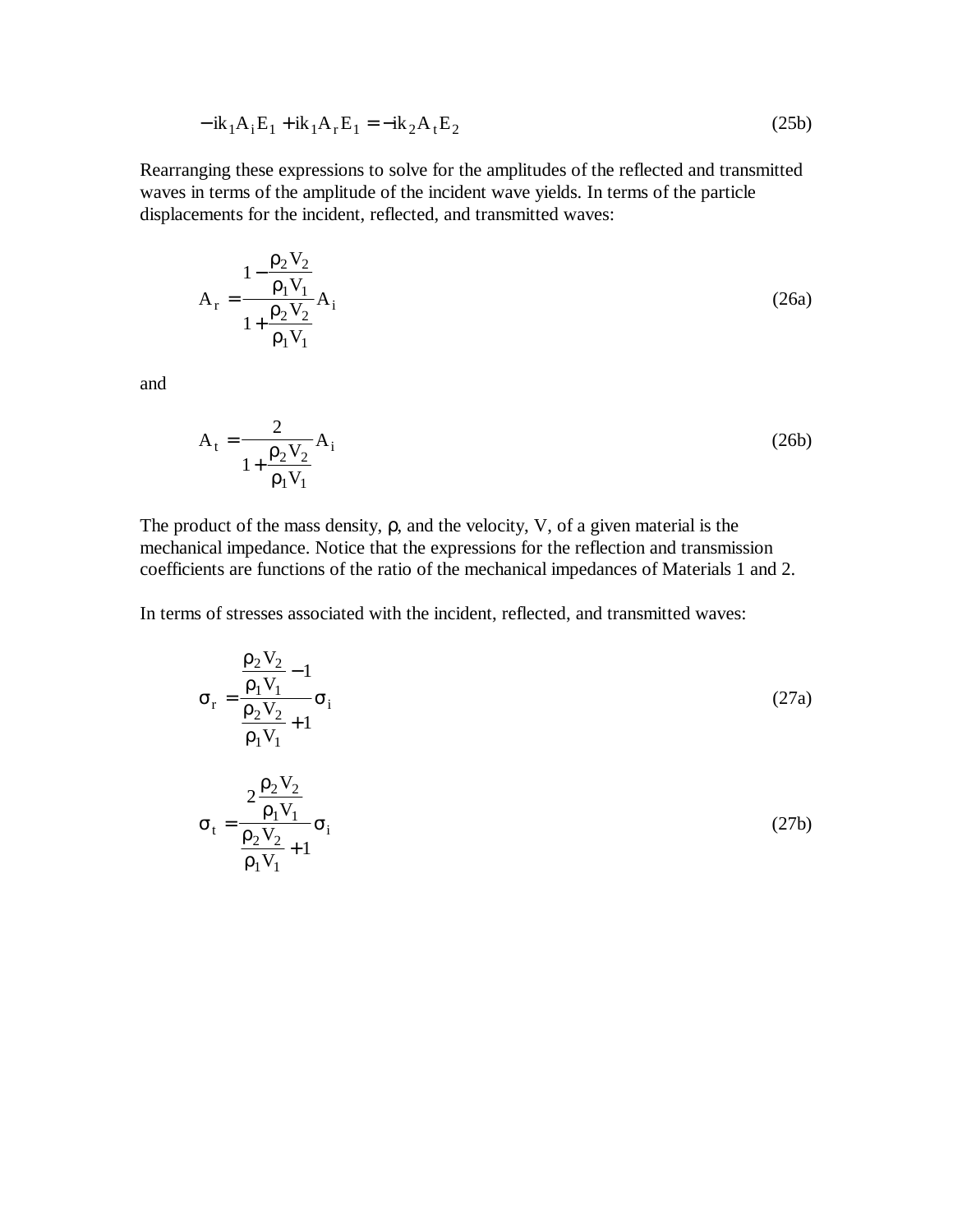#### **Standing Waves**

Assume a solution to the one-dimensional wave equation of the form:

$$
u(x,t) = U(x) e^{i\omega t}
$$
 (28)

Substituting Eq. 28 into the one-dimensional wave equation results in an ordinary differential equation:

$$
\frac{d^2 U(x)}{dx^2} + \frac{\omega^2}{V_b^2} U(x) = 0
$$
 (29)

The solution to Eq. 29 is given by:

$$
U(x) = A \cos\left(\frac{\omega x}{V_b}\right) + B \sin\left(\frac{\omega x}{V_b}\right)
$$
 (30)

where A and B are constants which depend on the boundary conditions. Assume a bar with a fixed end at  $x = 0$  and a free end at  $x = L$ . The boundary conditions expressed mathematically are:

$$
U(x = 0) = 0 \tag{31a}
$$

and

$$
\left. \frac{dU(x)}{dx} \right|_{x=L} = 0 \tag{31b}
$$

Applying the first boundary condition results in:

 $A = 0$  (32a)

and the second boundary condition results in:

$$
B\frac{\omega}{V_b}\cos\left(\frac{\omega L}{V_b}\right) = 0\tag{32b}
$$

Except for the trivial solution  $(B = 0)$ , Eq. 32b is true only if: